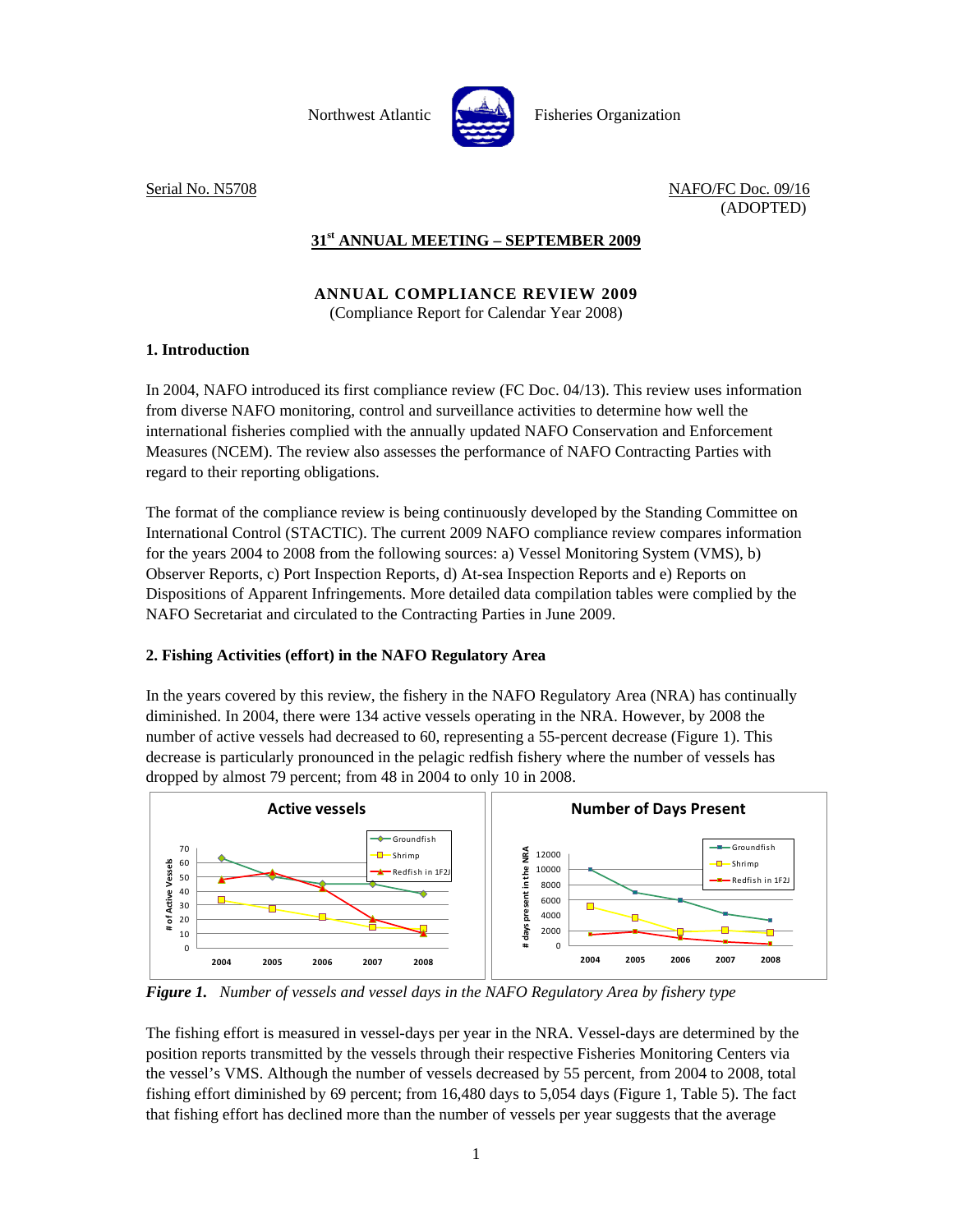duration of the fishing trips has become shorter over time. NAFO identifies three main different fishery types; the groundfish, shrimp and pelagic redfish fisheries. Currently, almost two thirds of the fishing effort can be attributed to the groundfish fishery (65 percent) whereas the pelagic redfish fishery accounts for only 4 percent of current fishing effort. It should be noted that the number of vessel days in the NRA for the pelagic redfish fishery declined by 86 percent, from 1,414 days in 2004 to 201 days in 2008, as compared to a 70 percent decline in the shrimp fishery and a 67 percent decline in the groundfish fishery.

### **3. Compliance by Fishing Vessels**

To ensure that vessels fishing in the NRA adhere to the NCEMs, NAFO monitors, surveys and controls the fishery. In this context NAFO conducts joint at-sea inspections by NAFO-certified inspectors as well as inspections in NAFO member ports. Through the random at-sea and obligatory port inspections, NAFO is able to uncover infringements of the NAFO regulations and collect evidence for the following prosecution within the legal system of each NAFO flag state. Prior to 2009, port state Contracting Parties were required to conduct port inspections on all vessels landing or transshipping fish species from the NRA. Under the recently implemented Port State Control measures, port state Contracting Parties are only required to carry out inspections on vessels from other Contracting Parties at a rate of 15 percent a year. However, the compulsory inspection of all vessels is still in force for landings of NAFO species under a recovery plan.

Although the total number of at-sea inspections decreased from 401 inspections in 2004 to 245 inspections in 2008, the frequency rate of at-sea inspections in relation to the effort (number of inspections per vessel-days per year) actually increased from 2.4 percent in 2004 to 4.8 percent in 2008 (Figure 2, Table 5). Inspection rates increased in all three fishery types since 2004. Since 2006, inspection rates have continued to increase for the redfish and groundfish fisheries, but have declined slightly for the shrimp fishery.



*Figure 2. Inspection rates (number of at-sea inspection/vessel-days) in the NAFO Regulatory Area by fishery type.* 

NAFO inspectors cite a vessel if they have reason to suspect that the vessel breached one or more NAFO regulations. During the review period, at-sea inspectors issued a minimum of 5 citations in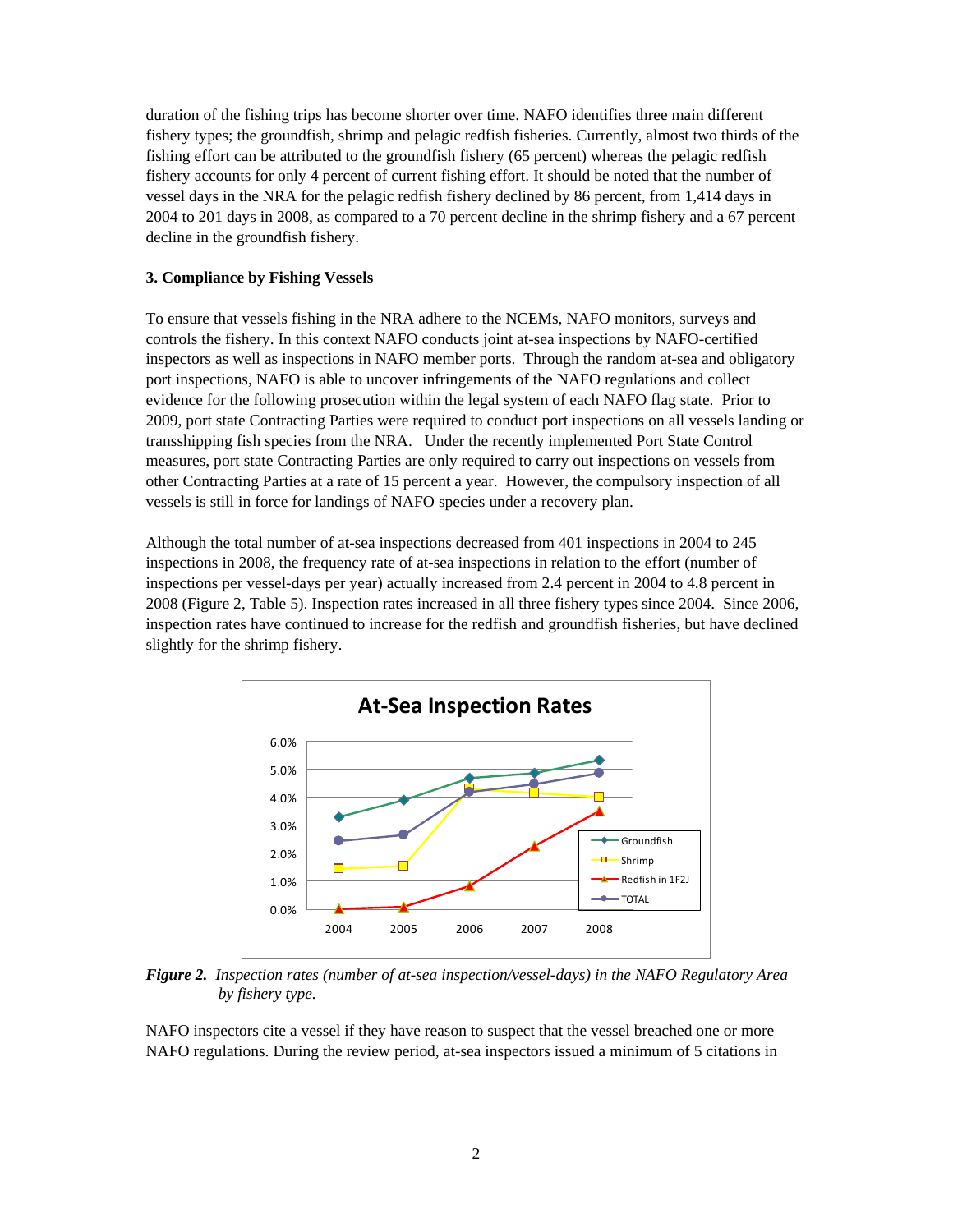2008, and a maximum of 20 citations in  $2005<sup>1</sup>$  (Table 5). The annual citation rate (the number of citations issued in relation to the number of inspections conducted) for at-sea inspections has steadily declined since 2005 (Figure 3). In contrast, the citation rate for port inspections nearly doubled between 2006 and 2007, but declined dramatically in 2008 to the lowest in the time series. Specifically, only 3 citations were issued from port inspections in 2008 (Table 5).



*Figure 3. Percentage of inspections that resulted in a citation at sea and in port* 

Each citation issued by NAFO inspectors can list one or more infringement. NAFO recognizes 10 serious infringements (NCEM Article 37.1). NAFO inspectors also detect other infringements that are not classified as serious, such as missing stowage plans or product labels. The frequency of infringements found by NAFO inspectors during the review period is presented in Figure 4. More detail on these infringements for the years 2004 through 2008 is provided in Table 5. The most frequent infringement is inaccurate recording of catches, a serious offence that was particularly pronounced in 2007 and 2008 by port inspectors (59 percent and 67 percent of total inspections, respectively). However, the actual number of infringements of this type declined dramatically between 2007 and 2008; from 16 to 2 infringements (Table 5).

The percentage of infringements by fisheries type is displayed in Figure 5. More than half of all infringements come from groundfish vessels, and up until 2008, groundfish vessels accounted for at least half of all serious infringements. This can be attributed to the fact that groundfish fishery effort constitutes more than half of the total fishing effort in the NRA in terms of vessel-days (Table 5). It should be noted that the number of serious infringements from groundfish vessels decreased dramatically in 2008. It should be further noted that all infringements detected by port inspectors involved groundfish vessels (Table 5).

-

<sup>&</sup>lt;sup>1</sup>Inspections for the sole purpose of confirming a previous citation were not counted.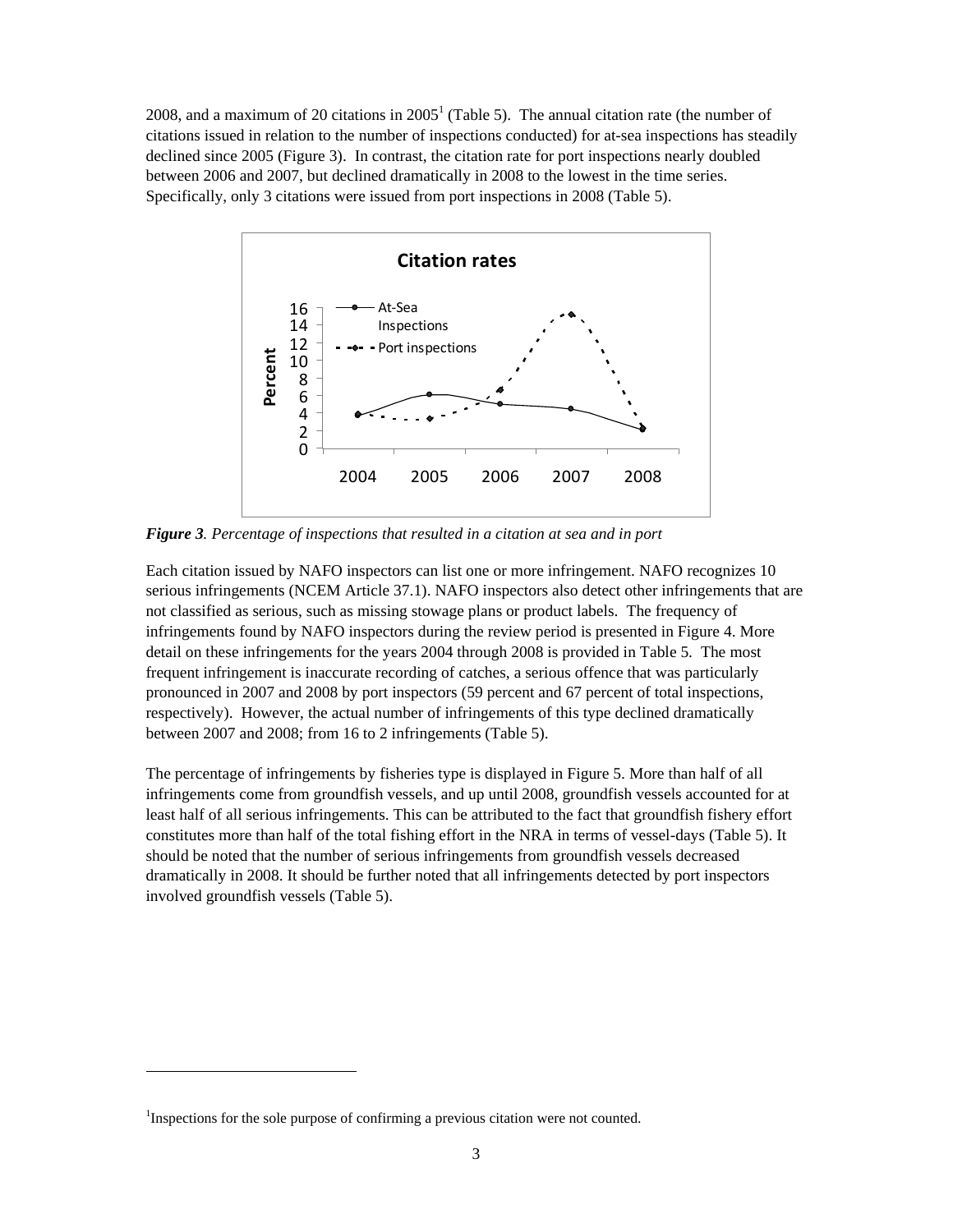

**Figure 4***. Apparent Infringements detected by NAFO at-sea and port inspectors. \*Please note that the first 4 are non-serious infringements and the remaining 10 are serious infringements.*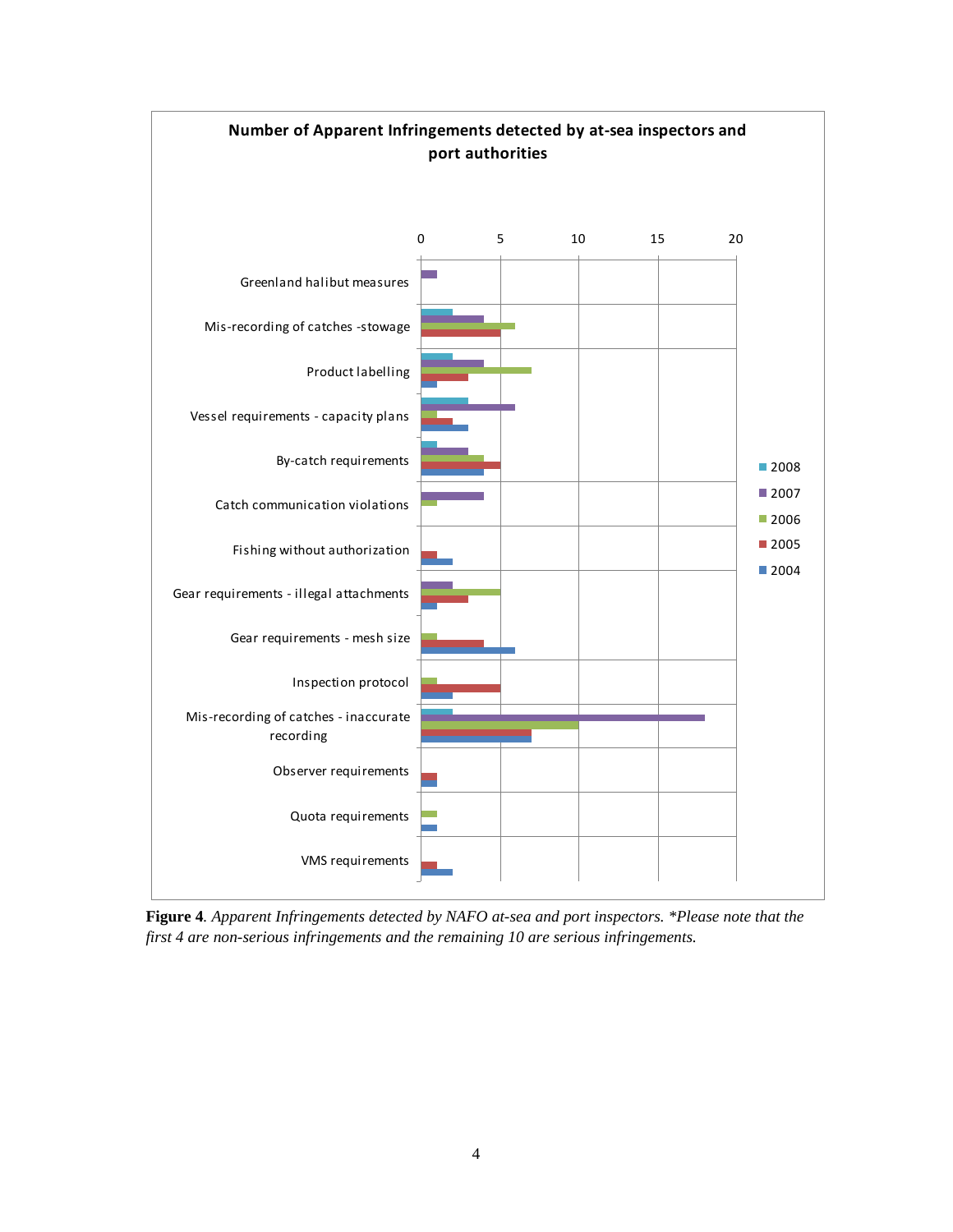

**Figure 5.** *Percentages of serious (dark areas) and non-serious (light areas) infringements (by fishery type) detected by at-sea and port inspectors.*

### **4. Reporting obligations by fishing vessels and NAFO Contracting Parties**

-

Monitoring the NAFO fisheries includes submission of reports on catch and effort by vessels from different sources: VMS reports such as Catch-on-Entry (COE) and Catch-on-Exit (COX) are submitted by the fishing vessels through their respective Fisheries Monitoring Centers; port inspection reports by the port authorities; and observer reports<sup>2</sup> by the flag state members. These reports from different sources allow a comparative analysis of catches, should ideally cover 100 percent of the fishing trips, and should account for all the days the fishing vessels are present in the NRA. Figure 6 shows the relative coverage of fishing trips from the reports received; deviations from 100 percent are caused by missing reports.<sup>3</sup> Since 2005, catch reports received by NAFO VMS have become the most complete source on catch-by-vessel information, although the submission of port inspection and observer reports improved in 2008.

Submission of observer reports decreased in 2006 and 2007, but increased again in 2008. The drop in observer reporting rate in 2006 and 2007 is not due to a decline in the actual number of observer reports received by NAFO resulting from implementation of the electronic reporting scheme, which

<sup>&</sup>lt;sup>2</sup> Vessels fishing in the NRA are required to have 100% observer coverage, i.e. presence of an independent observer on board at all times. Since 2007, Contracting Parties can alternatively opt for a daily electronic catch reporting scheme (see CEM, Chapter VII) which allows them to reduce the observer coverage on their vessels by up to 25%.

 $3$  The percentage coverage for VMS catch reports (COE-COX) shown in Figure 6 was calculated from the number of days as indicated in each report and the total effort (vessel-days) as validated from the VMS position reports. Port reports included transhipments at sea (particularly important for the pelagic redfish fishery).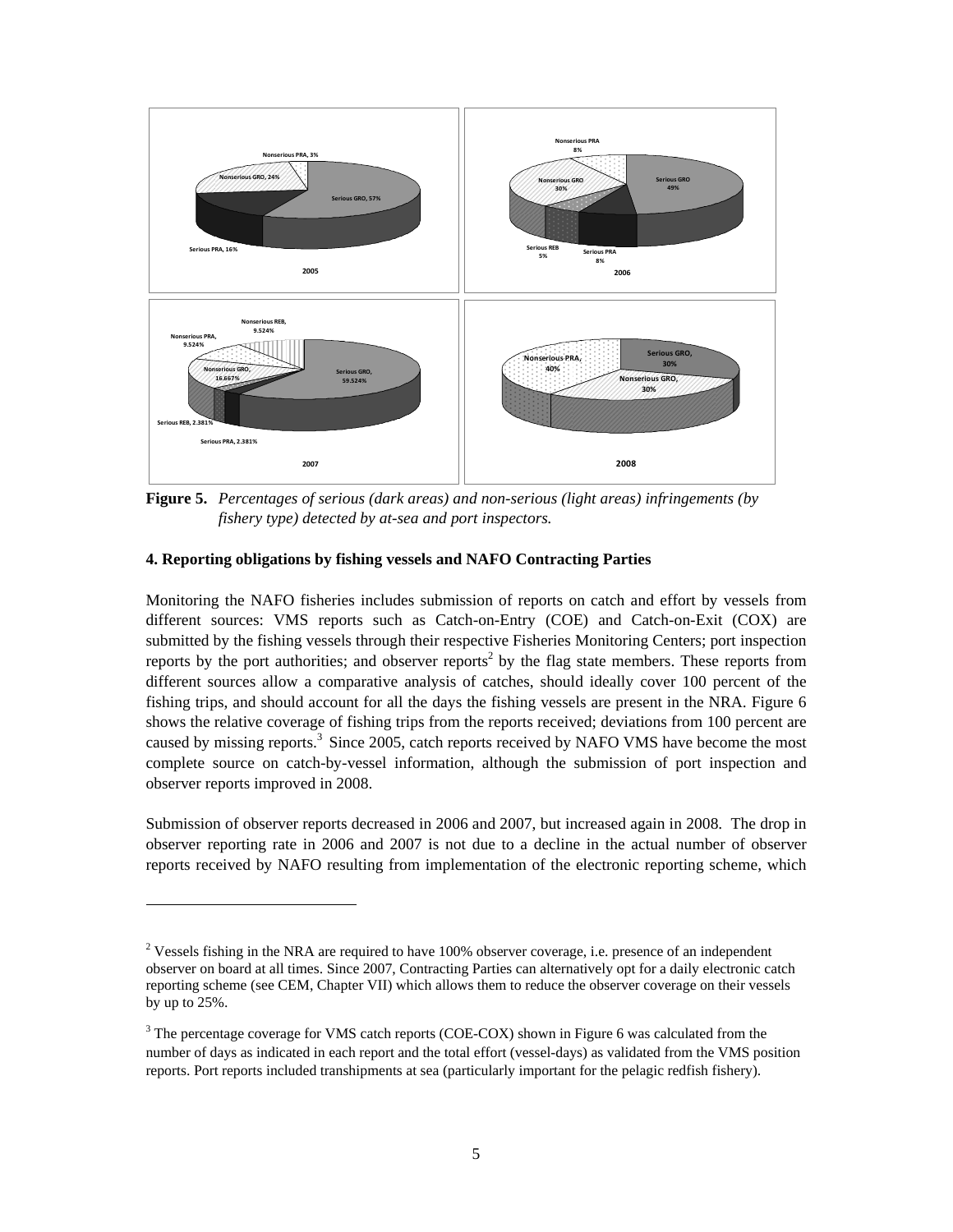allows vessels to reduce their observer coverage by 25 percent in if they submit daily electronic catch reports. Rather, the reporting compliance of vessels participating in that scheme has been accounted for in Figure 6 and Table 1 (i.e., if daily catch reports are 4 times the number of observer reports, the vessel is considered compliant). However, factors relating to implementation of this electronic reporting scheme may have impacted observer compliance rates during these two years. The electronic reporting scheme was originally a pilot project in 2006, and was fully implemented in 2007. In 2008, only two Contracting Parties participated in this scheme (Norway and the Faroe Islands).



**Figure 6.** *Percentage coverage of fishing effort by VMS, Port Inspection and Observer Reports.* 

Another issue is the timeliness of reports submitted by Contracting Parties to the NAFO Secretariat. Articles 28 and 35 of the NCEMs require that at-sea and observer reports be submitted within 30 days (of completion of assignment for observer reports). Under the Port State Control measures implemented in 2009, port State Contracting Parties are required to transmit the Port State Control inspection form (form PSC 3) to the Executive Secretary "without delay." However, this provision was not in effect for 2008, Thus, the 30-day requirement in force for port inspection reports in 2008 is considered in this analysis. In comparison to port inspection and observer reports, at-sea inspection reports are submitted in a more timely fashion. However, the timeliness of the at-sea inspection reports has declined since 2005, from an on time rate of 91 percent in 2005, to 63 percent in 2008. It should be noted that timeliness of submission does not necessarily equate to a failure to submit the required reports.

During the course of the 2009 Annual NAFO Meeting, concerns were raised by Contracting Parties regarding the quality of the reports received. As such, the Secretariat was asked to provide a summary of their experience with these reports. This is as follows:

The lack of uniformity in format of the submitted observer reports may compromise the quality of the reports in general. However total catch information by species contained in the observer reports were compared to other sources (e.g., VMS hail reports and Port Inspection reports), where possible, and the comparison shows that there is a general agreement of the catch information among various sources.

Upon further discussion with the Secretariat it was noted that lack of uniformity with these reports is also an issue, making it time consuming to compile the annual compilation tables provided to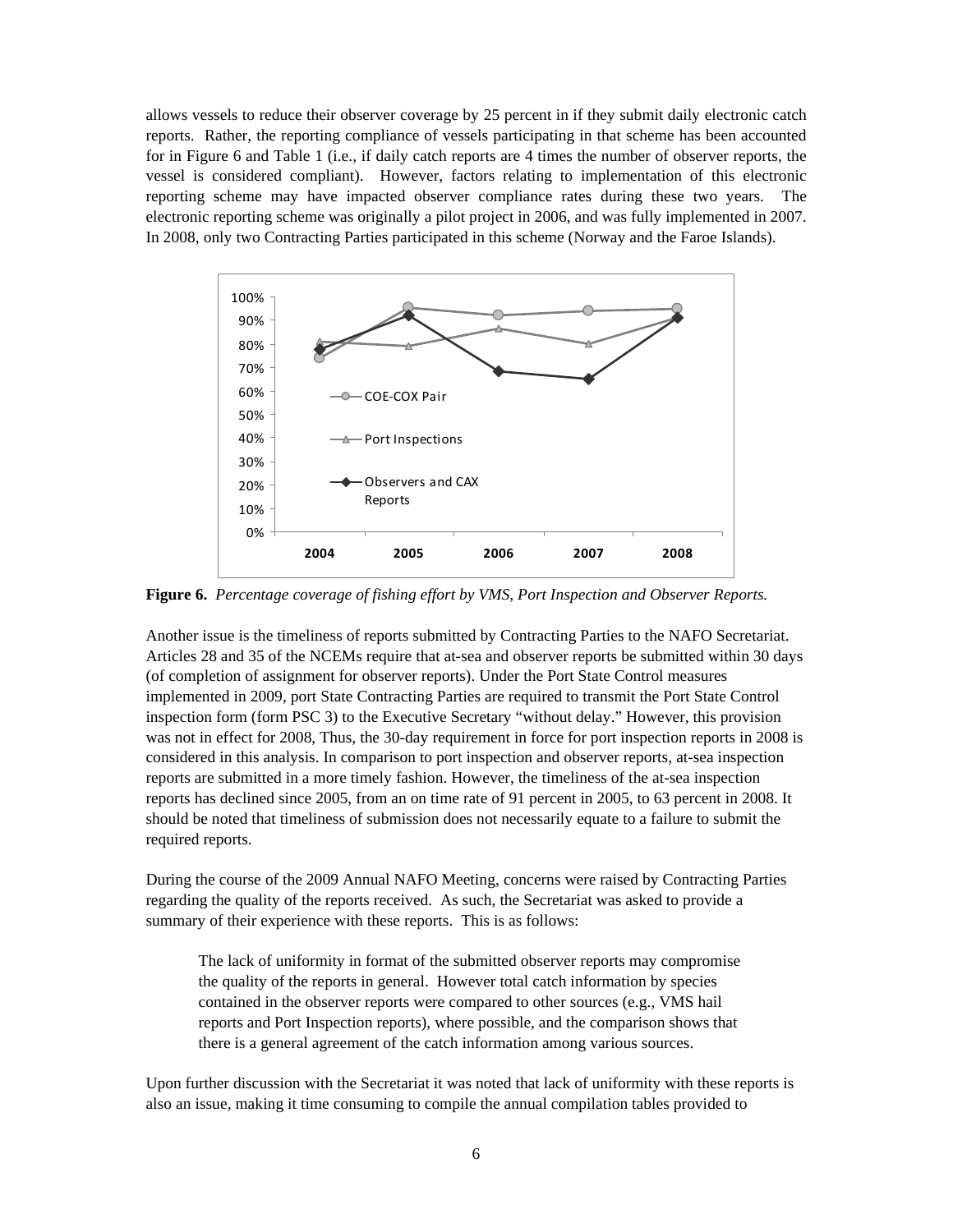Contracting Parties. It was also noted that corrections to individual reports must be handled on an individual basis, further complicating the compilation of annual information to assess compliance. Finally, one of the Contracting Parties noted that malformed reports, such as COE and COX reports. These malformed reports cannot be processed, and, therefore, cannot be forwarded to the systems that provide information to patrol platforms on a real-time basis impacting monitoring and surveillance activities.



**Figure 7***. Timeliness of submission of reports.* 

## **5. Follow-up to infringements**

Flags states are obligated to follow-up with further investigations and legal prosecution when NAFO inspectors issue a citation against a Contracting Party vessel. The Secretariat receives information on the status of each case. The legal procedure can take longer than one year and it is, therefore, not expected that by 2008 all cases originating during the previous years could be resolved. This information is reflected in Figure 8 and also in Table 6.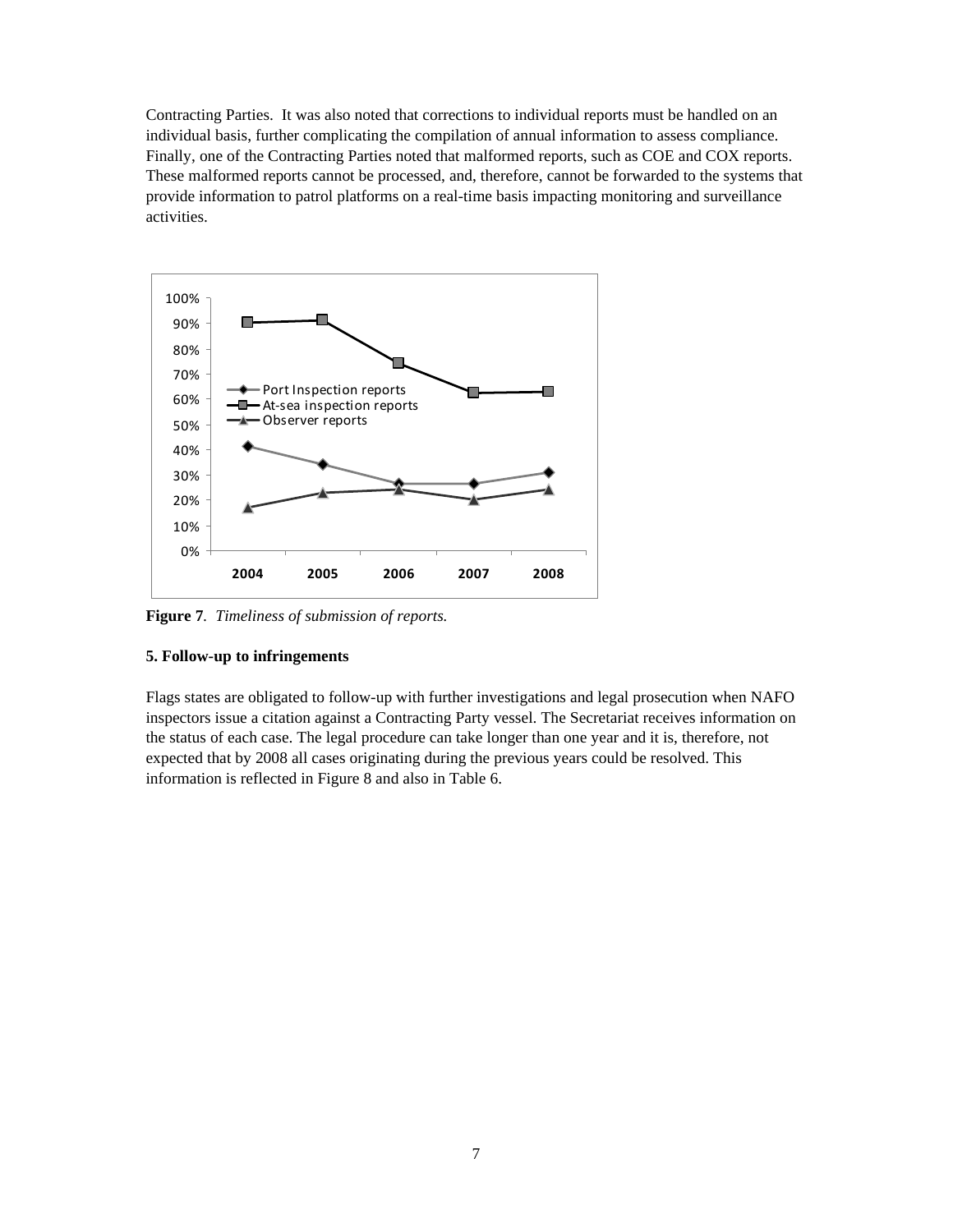

**Figure 8.** *Legal resolution of citations against vessels fishing in the NAFO Regulatory Area by year in which the citations were issued (as of March 2009). A citation is an inspection report (from at-sea or port inspectors) that lists one or more infringements. Inspections carried out for confirming a previous citation are not counted.* 

### **6. Observed trends (period 2004 to 2008)**

- The total fishing effort in the NAFO area continues to decline both in terms of number of vessels and fishing days in the NRA since 2004. Between 2007 and 2008, the number of vessels declined by 21 percent and effort declined by 23 percent. In the groundfish fisheries, the number of active vessels has steadily declined since 2004, remained stable between 2006 and 2007, and declined again in 2008. Conversely, there has been a marked decline in the number of active vessels in the pelagic redfish and shrimp fisheries, particularly in the redfish fishery where the number of vessels has declined by 76 percent since 2006. In terms of vessel days, a decline in total fishing effort was observed across all 3 fishing types (groundfish, shrimp, and pelagic redfish) in 2008, with pelagic redfish showing the largest decline of 59 percent (in comparison to 2007).
- The number of at-sea inspections has declined overall since 2004, despite a slight increase in 2006. This is likely due to the reduced number of active vessels fishing in the NRA. Conversely, the rate of at-sea inspections per vessel fishing day has increased since 2004 across all three fishery types, from 2.4 percent in 2004 to 4.8 percent in 2008.
- The number of citations resulting from at-sea inspections varied from 5 to 20 during the 5-year period. The citation rate decreased slightly since 2005, but has remained generally stable over the time period.
- There was a 45 percent decline in port inspections from 2004 to 2007, but a slight increase between 2007 and 2008 (6 percent). The number of vessels cited by port authorities per year varied from a high of 16 in 2007 to a low of 2 in 2008. The number of apparent infringements issued ranged from 27 (2007) to 3 (2008), demonstrating a 89 percent decline in 2008 in comparison to 2007.
- During the 5 year period, a total of 97 apparent infringements resulted from at-sea inspections and 59 from port inspections. The apparent infringement category "Mis-recording of Catches" (Both Stowage and Inaccurate recording related) accounted for 30 of the apparent infringements issued at sea (31 percent) and 29 in port **(**52 percent). These infringements were issued more frequently in relation to groundfish fisheries.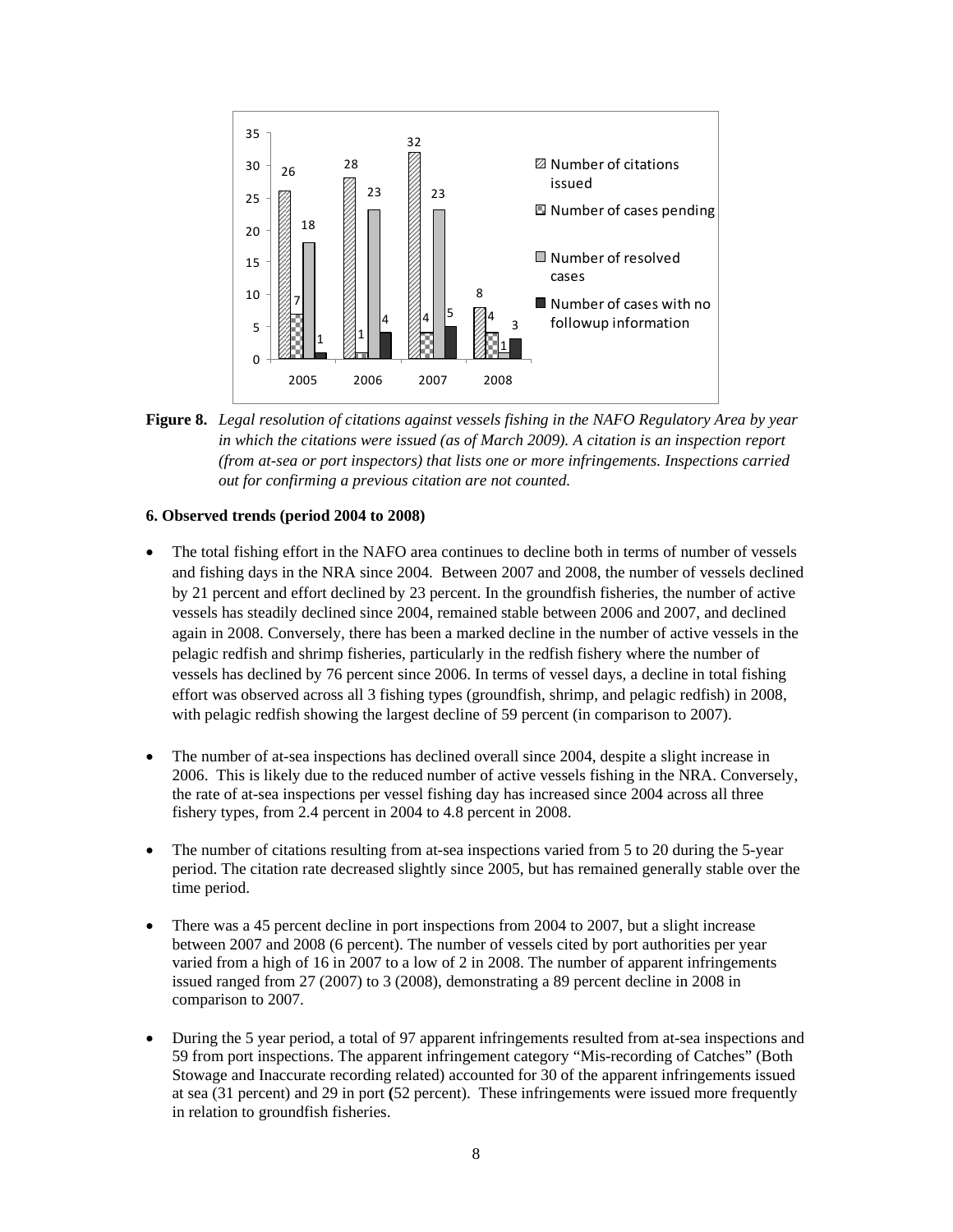- The follow-up on apparent infringements is of concern, with an increasing percentage of cases having no follow-up information from the Contracting Party. For example, although the total number of citations declined in 2008 by 75 percent, the number of cases with no follow-up information only declined by 40 percent. The Contracting Party may be following up on the apparent infringement, but may not have reported the status back to the NAFO Secretariat.
- Delayed submission of inspection (at sea and in port) and observer reports by Contracting Parties remains an issue. The general trend in timeliness of reporting is static for both observer and port inspection reports. However, there is a notable decrease in the timeliness of at-sea inspection reports.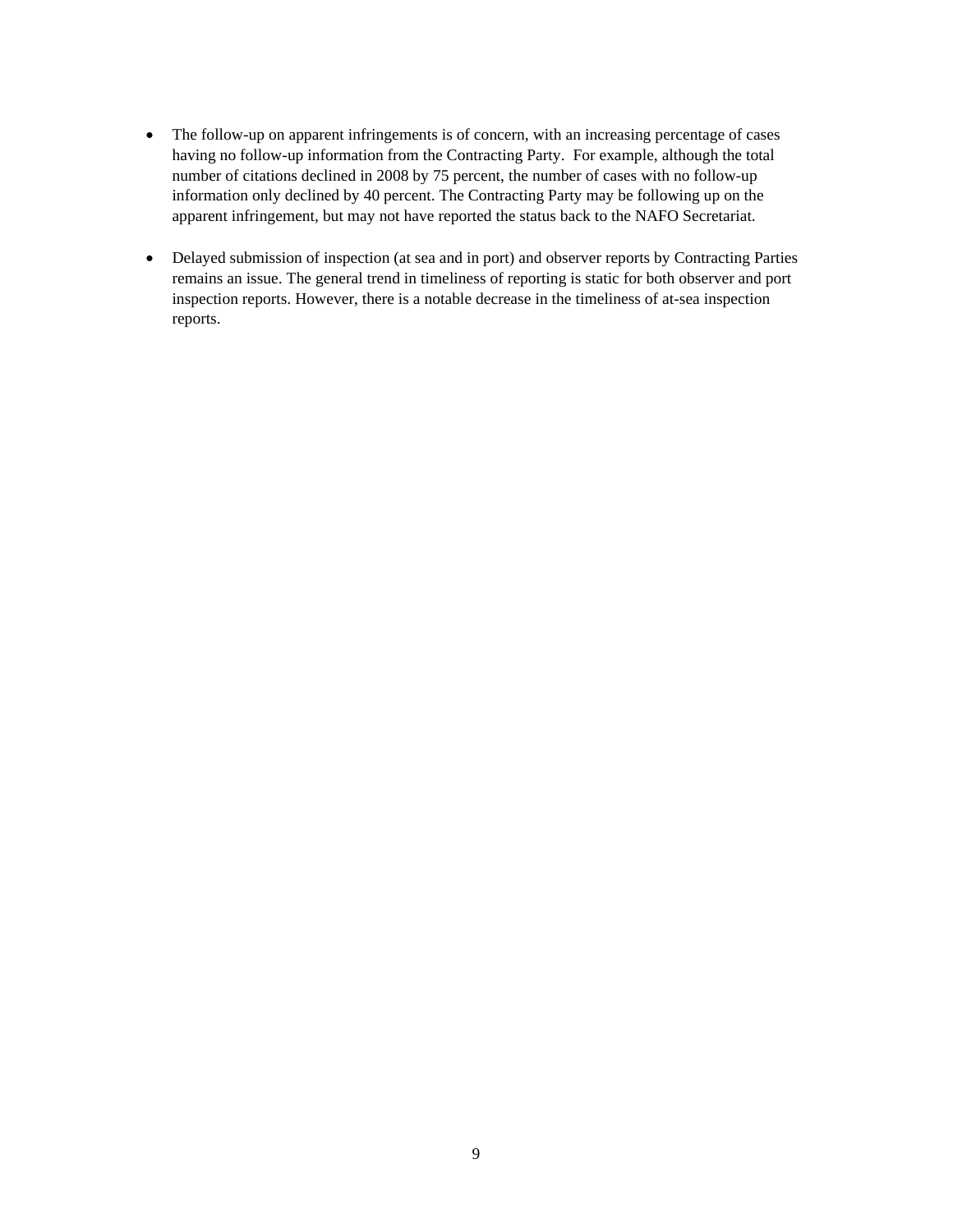## **7. Annexes (the "Report tables)**

|  | Table 1. Submission of Fishing Reports* |  |  |
|--|-----------------------------------------|--|--|
|--|-----------------------------------------|--|--|

| Year | Days at the<br>Regulatory<br>Area (Effort) | Number of Days<br>accounted by<br>COE-COX pairs | Percentage<br>of Effort<br>accounted by<br>COE-COX<br>pairs | Number of<br>Days<br>accounted by<br>Port<br>Inspection<br>and TRA<br>reports | Percentage<br>of Effort<br>accounted by<br>Port<br>Inspection<br>and TRA<br>reports | Number of<br>Days<br>accounted by<br>Observer<br>and CAX<br>reports | Percentage<br>of Effort<br>accounted by<br>Observer<br>and CAX<br>reports |
|------|--------------------------------------------|-------------------------------------------------|-------------------------------------------------------------|-------------------------------------------------------------------------------|-------------------------------------------------------------------------------------|---------------------------------------------------------------------|---------------------------------------------------------------------------|
| 2004 | 16480                                      | 12156                                           | 74%                                                         | 13327                                                                         | 81%                                                                                 | 12779                                                               | 78%                                                                       |
| 2005 | 12290                                      | 11706                                           | 95%                                                         | 9679                                                                          | 79%                                                                                 | 11326                                                               | 92%                                                                       |
| 2006 | 8663                                       | 7991                                            | 92%                                                         | 7488                                                                          | 86%                                                                                 | 5921                                                                | 68%                                                                       |
| 2007 | 6598                                       | 6210                                            | 94%                                                         | 5269                                                                          | 80%                                                                                 | 4276                                                                | 65%                                                                       |
| 2008 | 5054                                       | 4785                                            | 95%                                                         | 4613                                                                          | 91%                                                                                 | 4596                                                                | 91%                                                                       |

 $*COE = Catch$  on entry,  $COX = Catch$  on exit, TRA = transhipment,  $CAX = Daily$  catch report

### **Table 2. Timely submission of Port Inspection Reports**

| Year                                                  | 2004 | 2005 | 2006 | 2007 | 2008 |
|-------------------------------------------------------|------|------|------|------|------|
| Total Number of Port Inspection Reports received      | 228  | 177  | 151  | 125  | 133  |
| Total Number of Port Inspection Reports received late | 134  | 117  | 11'  | 92   | 92   |
| Percentage % of late Port Inspection Reports          | 59%  | 66%  | 74%  | 74%  | 69%  |

NB: Article 45 (2008 NECMs) stipulates the transmission of port inspection reports to the Secretariat within 30 days on which the landing was completed.

Port Inspection Reports are submitted by the CP of the Port Inspection Authority.

### **Table 3. Timely submission of At-Sea Inspection Reports**

| Year                                           | 2004 | 2005 | 2006 | 2007 | 2008 |
|------------------------------------------------|------|------|------|------|------|
| Total Number of at-sea Inspections             | 401  | 326  | 361  | 296  | 263  |
| Number of at-sea Inspections received late     | 40   | 30   | 95   | 112  | 96   |
| Percentage % of late at-sea Inspection Reports | 10%  | 9%   | 26%  | 38%  | 37%  |

NB: Timely submission means transmission of the report with 30 days.

At-sea Inspection Reports are submitted by the CP with inspection presence at NAFO Regulatory Area.

#### **Table 4. Timely submission of Observer Reports**

| Year                                      | 2004 | 2005 | 2006 | 2007 | 2008 |
|-------------------------------------------|------|------|------|------|------|
| <b>Total Number of Observers Reports</b>  | 21   | 170  | 114  | 84   | 126  |
| Number of Observers Reports received late | 176  | 131  | 87   | 67   | 96   |
| Percentage % of late Observers Reports    | 83%  | 77%  | 76%  | 80%  | 76%  |

NB: Article 24 stipulates the transmission of the observer reports to the Secretariat within 30 days after the completion of the observer's assignment.

Observer Reports are submitted by the Flag State of the vessels.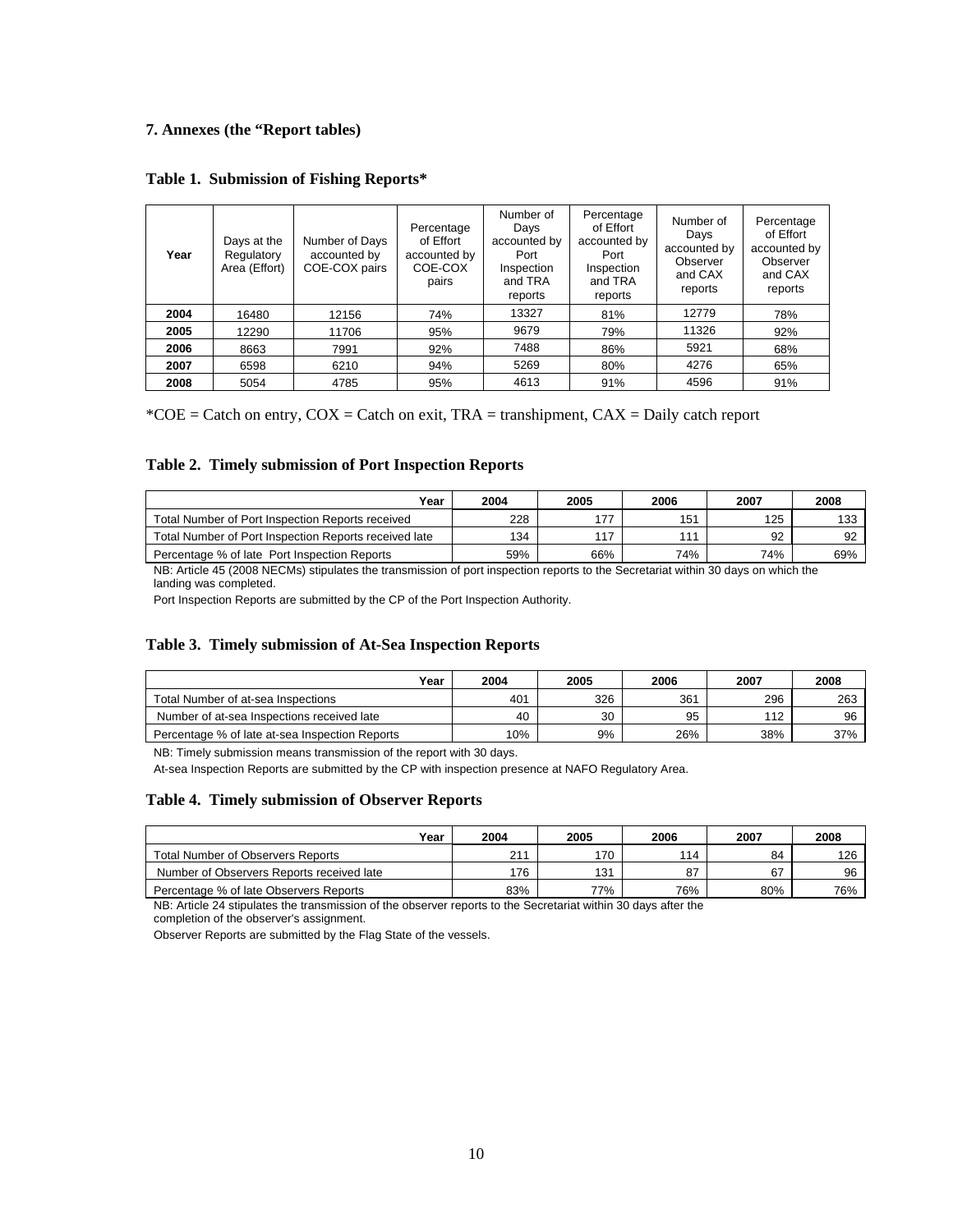| Fisheries*                                                                                                                  | <b>GRO</b>     | <b>PRA</b>     | <b>REB</b>     | <b>Total</b>   |  |
|-----------------------------------------------------------------------------------------------------------------------------|----------------|----------------|----------------|----------------|--|
| Number of vessels                                                                                                           | 63             | 33             | 48             | $134**$        |  |
| Days Present in NRA                                                                                                         | 9966           | 5100           | 1414           | 16480          |  |
| Number of at-sea inspections                                                                                                | 328            | 73             | 0              | 401            |  |
| Number of at-sea inspection report containing citation of                                                                   |                |                |                |                |  |
| one or more AIs                                                                                                             | 13             | 2              | $\overline{0}$ | 15             |  |
| Number of vessels cited with AIs at sea                                                                                     | 10             | $\overline{c}$ | $\Omega$       | 12             |  |
| AIs issued by category - from at-sea inspections***                                                                         |                |                |                |                |  |
| Greenland halibut measures                                                                                                  | 0              | $\Omega$       | $\Omega$       | $\theta$       |  |
| Mis-recording of catches -stowage                                                                                           | $\theta$       | $\Omega$       | $\Omega$       | $\Omega$       |  |
| Product labeling                                                                                                            | $\theta$       |                | $\theta$       |                |  |
| Vessel requirements - capacity plans                                                                                        | 3              | $\Omega$       | $\overline{0}$ | 3              |  |
| <b>By-catch requirements</b>                                                                                                | 3              | $\Omega$       | 0              | 3              |  |
| <b>Catch communication violations</b>                                                                                       | 0              | $\Omega$       | 0              | $\overline{0}$ |  |
| <b>Fishing without authorization</b>                                                                                        | $\theta$       |                | 0              |                |  |
| Gear requirements - illegal attachments                                                                                     |                | $\Omega$       | 0              |                |  |
| Gear requirements - mesh size                                                                                               | 5              | $\Omega$       | 0              | 5              |  |
| <b>Inspection protocol</b>                                                                                                  | $\overline{2}$ | $\Omega$       | $\theta$       | $\overline{2}$ |  |
| Mis-recording of catches - inaccurate recording                                                                             |                | $\Omega$       | 0              |                |  |
| <b>Observer requirements</b>                                                                                                | 0              |                | 0              |                |  |
| <b>Quota requirements</b>                                                                                                   |                | $\Omega$       | 0              |                |  |
| <b>VMS</b> requirements                                                                                                     | $\theta$       | $\overline{c}$ | $\Omega$       | $\mathfrak{D}$ |  |
| <b>TOTAL</b>                                                                                                                | 16             | 5              | 0              | 21             |  |
| * GRO = groundfish primarily in Divs. 3KLMNO; PRA = shrimp fisheries in Divs. 3LM; REB = redfish in Divs. 1F2J              |                |                |                |                |  |
| ** Some vessels switched directed species within the year.                                                                  |                |                |                |                |  |
| *** AIs from citation reports serving to confirm an incident are not counted. AI categories in bold are considered serious. |                |                |                |                |  |

# **Table 5-2004, part 1. Effort, at-sea inspections and AIs by fisheries type**

# **Table 5-2004, part 2. Effort, port inspections and AIs by fisheries type**

| <b>FISHERIES*</b>                                       | <b>GRO</b>     | <b>PRA</b> | <b>REB</b> | <b>Total</b> |
|---------------------------------------------------------|----------------|------------|------------|--------------|
| Number of vessels                                       | 63             | 33         | 48         | 134**        |
| Days Present in NRA                                     | 9966           | 5100       | 1414       | 16480        |
| Number of port inspections                              | 85             | 138        | 5          | 228          |
| Number of port inspection report containing citation of |                |            |            |              |
| one or more AIs                                         | 9              | $\Omega$   | $\Omega$   | 9            |
| Number of vessels cited with AIs by port authorities    | 9              | $\Omega$   | $\Omega$   | 9            |
| AIs issued by category - from port inspections***       |                |            |            |              |
| Greenland halibut measures                              | $\theta$       | $\Omega$   | $\Omega$   | $\Omega$     |
| Mis-recording of catches -stowage                       | $\theta$       | $\Omega$   | $\Omega$   | 0            |
| Product labeling                                        | $\theta$       | $\Omega$   | $\Omega$   | $\theta$     |
| Vessel requirements - capacity plans                    | $\theta$       | $\Omega$   | $\Omega$   | $\theta$     |
| <b>By-catch requirements</b>                            |                | $\Omega$   | $\Omega$   |              |
| <b>Catch communication violations</b>                   | $\theta$       | $\Omega$   | $\Omega$   | $\Omega$     |
| <b>Fishing without authorization</b>                    |                | $\Omega$   | $\Omega$   |              |
| Gear requirements - illegal attachments                 | $\theta$       | $\Omega$   | $\Omega$   | $\Omega$     |
| Gear requirements - mesh size                           |                | $\Omega$   | $\Omega$   |              |
| <b>Inspection protocol</b>                              | $\overline{0}$ | $\Omega$   | $\Omega$   | $\theta$     |
| Mis-recording of catches - inaccurate recording         | 6              | 0          | $\Omega$   | 6            |
| <b>Observer requirements</b>                            | $\mathbf{0}$   | $\Omega$   | $\Omega$   | $\theta$     |
| <b>Quota requirements</b>                               | $\theta$       | $\Omega$   | $\Omega$   | $\Omega$     |
| <b>VMS</b> requirements                                 | $\overline{0}$ | $\Omega$   | $\Omega$   | $\Omega$     |
| <b>TOTAL</b>                                            | 9              | $\theta$   | $\Omega$   | 9            |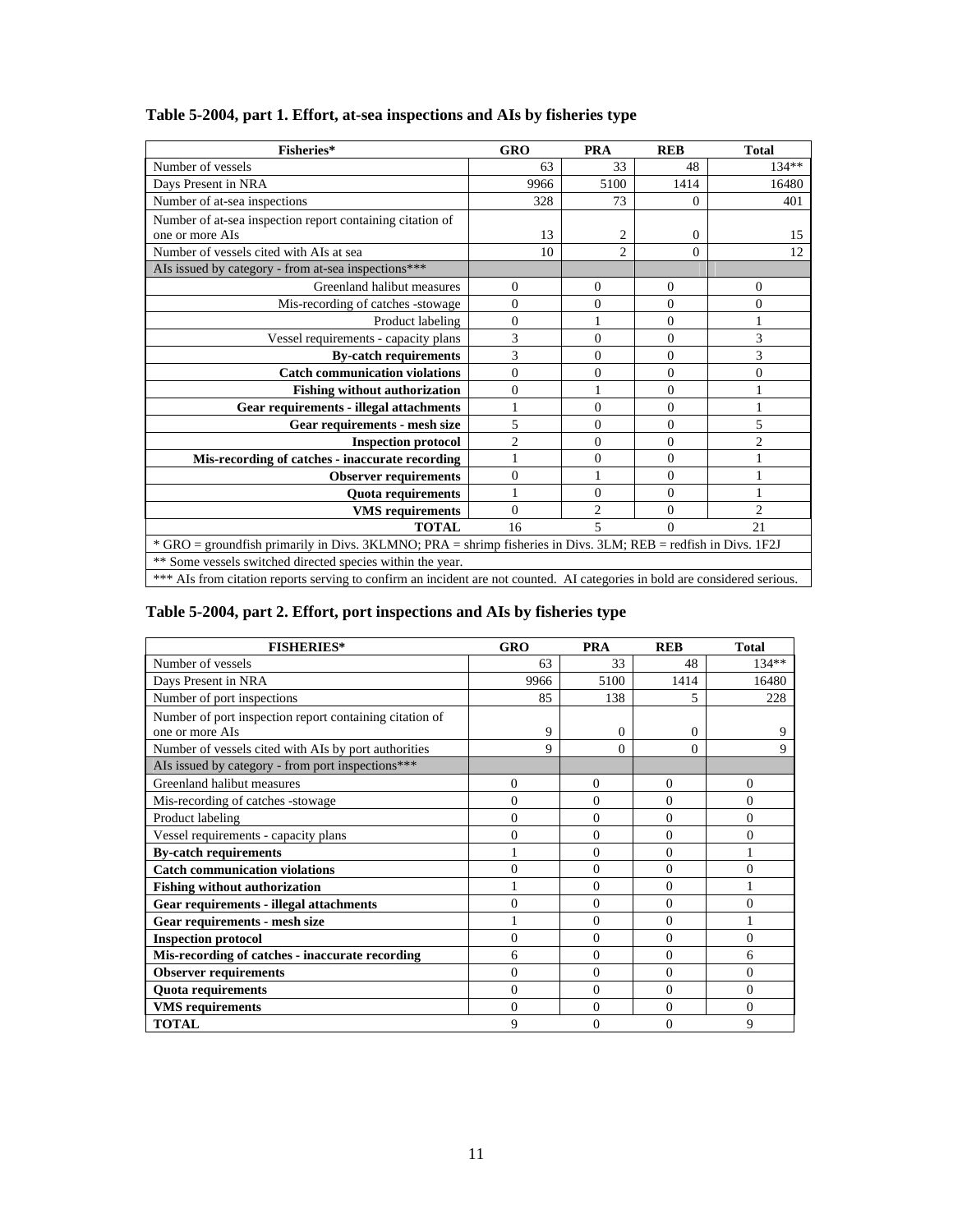| <b>FISHERIES*</b>                                                                                                           | <b>GRO</b>     | <b>PRA</b> | <b>REB</b> | <b>Total</b>   |
|-----------------------------------------------------------------------------------------------------------------------------|----------------|------------|------------|----------------|
| Number of vessels                                                                                                           | 50             | 27         | 53         | $116**$        |
| Days Present in NRA                                                                                                         | 6948           | 3558       | 1784       | 12290          |
| Number of at-sea inspections                                                                                                | 270            | 55         |            | 326            |
| Number of at-sea inspection report containing citation of<br>one or more AIs                                                | 16             | 4          | $\Omega$   | 20             |
| Number of vessels cited with AIs at sea                                                                                     | 14             | 3          | $\Omega$   | 17             |
| AIs issued by category - from at-sea inspections***                                                                         |                |            |            |                |
| Greenland halibut measures                                                                                                  | $\Omega$       | $\Omega$   | $\Omega$   | $\Omega$       |
| Mis-recording of catches -stowage                                                                                           | 5              | $\Omega$   | $\Omega$   | 5              |
| Product labeling                                                                                                            | $\overline{c}$ |            | $\theta$   | 3              |
| Vessel requirements - capacity plans                                                                                        | $\overline{2}$ | $\Omega$   | $\theta$   | $\overline{c}$ |
| <b>By-catch requirements</b>                                                                                                | $\mathfrak{D}$ | $\Omega$   | $\theta$   | $\mathfrak{D}$ |
| <b>Catch communication violations</b>                                                                                       | $\theta$       | $\theta$   | $\theta$   | $\theta$       |
| <b>Fishing without authorization</b>                                                                                        | $\theta$       |            | $\Omega$   |                |
| <b>Gear requirements - illegal attachments</b>                                                                              | 2              |            | $\Omega$   | 3              |
| Gear requirements - mesh size                                                                                               | 3              | $\Omega$   | $\Omega$   | 3              |
| <b>Inspection protocol</b>                                                                                                  | 3              |            | $\Omega$   | 4              |
| Mis-recording of catches - inaccurate recording                                                                             | 5              |            | $\Omega$   | 6              |
| <b>Observer requirements</b>                                                                                                | $\Omega$       |            | $\theta$   |                |
| <b>Quota requirements</b>                                                                                                   | $\theta$       | $\Omega$   | $\theta$   | $\theta$       |
| <b>VMS</b> requirements                                                                                                     | $\Omega$       |            | $\Omega$   |                |
| <b>TOTAL</b>                                                                                                                | 24             | 7          | $\Omega$   | 31             |
| * GRO = groundfish primarily in Divs. 3KLMNO; PRA = shrimp fisheries in Divs. 3LM; REB = redfish in Divs. 1F2J              |                |            |            |                |
| ** Some vessels switched directed species within the year.                                                                  |                |            |            |                |
| *** AIs from citation reports serving to confirm an incident are not counted. AI categories in bold are considered serious. |                |            |            |                |

# **Table 5-2005, part 1. Effort, at-sea inspections and AIs by fisheries type**

# **Table 5-2005, part 2. Effort, port inspections and AIs by fisheries type**

| <b>FISHERIES*</b>                                                          | <b>GRO</b>     | <b>PRA</b> | <b>REB</b>     | <b>Total</b> |
|----------------------------------------------------------------------------|----------------|------------|----------------|--------------|
| Number of vessels                                                          | 50             | 27         | 53             | $116**$      |
| Days Present in NRA                                                        | 6948           | 3558       | 1784           | 12290        |
| Number of port inspections                                                 | 80             | 87         | 10             | 177          |
| Number of port inspection report containing citation of<br>one or more AIs | 6              | 0          | $\mathbf{0}$   | 6            |
| Number of vessels cited with AIs by port authorities                       | 6              | $\theta$   | $\Omega$       | 6            |
| AIs issued by category - from port inspections***                          |                |            |                |              |
| Greenland halibut measures                                                 | $\Omega$       | $\Omega$   | $\Omega$       | $\Omega$     |
| Mis-recording of catches -stowage                                          | 0              | 0          | $\theta$       | 0            |
| Product labeling                                                           | $\Omega$       | $\Omega$   | $\overline{0}$ | $\theta$     |
| Vessel requirements - capacity plans                                       | $\overline{0}$ | $\Omega$   | $\Omega$       | $\theta$     |
| <b>By-catch requirements</b>                                               | 3              | $\Omega$   | $\Omega$       | 3            |
| <b>Catch communication violations</b>                                      | 0              | $\Omega$   | $\Omega$       | $\theta$     |
| <b>Fishing without authorization</b>                                       | $\Omega$       | $\Omega$   | $\Omega$       | $\theta$     |
| <b>Gear requirements - illegal attachments</b>                             | $\Omega$       | $\Omega$   | $\Omega$       | $\Omega$     |
| Gear requirements - mesh size                                              |                | $\Omega$   | $\Omega$       |              |
| <b>Inspection protocol</b>                                                 |                | $\theta$   | 0              |              |
| Mis-recording of catches - inaccurate recording                            |                | $\Omega$   | $\Omega$       |              |
| <b>Observer requirements</b>                                               | $\theta$       | $\Omega$   | $\theta$       | $\theta$     |
| <b>Quota requirements</b>                                                  | $\Omega$       | $\Omega$   | $\Omega$       | $\theta$     |
| <b>VMS</b> requirements                                                    | $\Omega$       | $\Omega$   | $\mathbf{0}$   | $\theta$     |
| <b>TOTAL</b>                                                               | 6              | $\theta$   | 0              | 6            |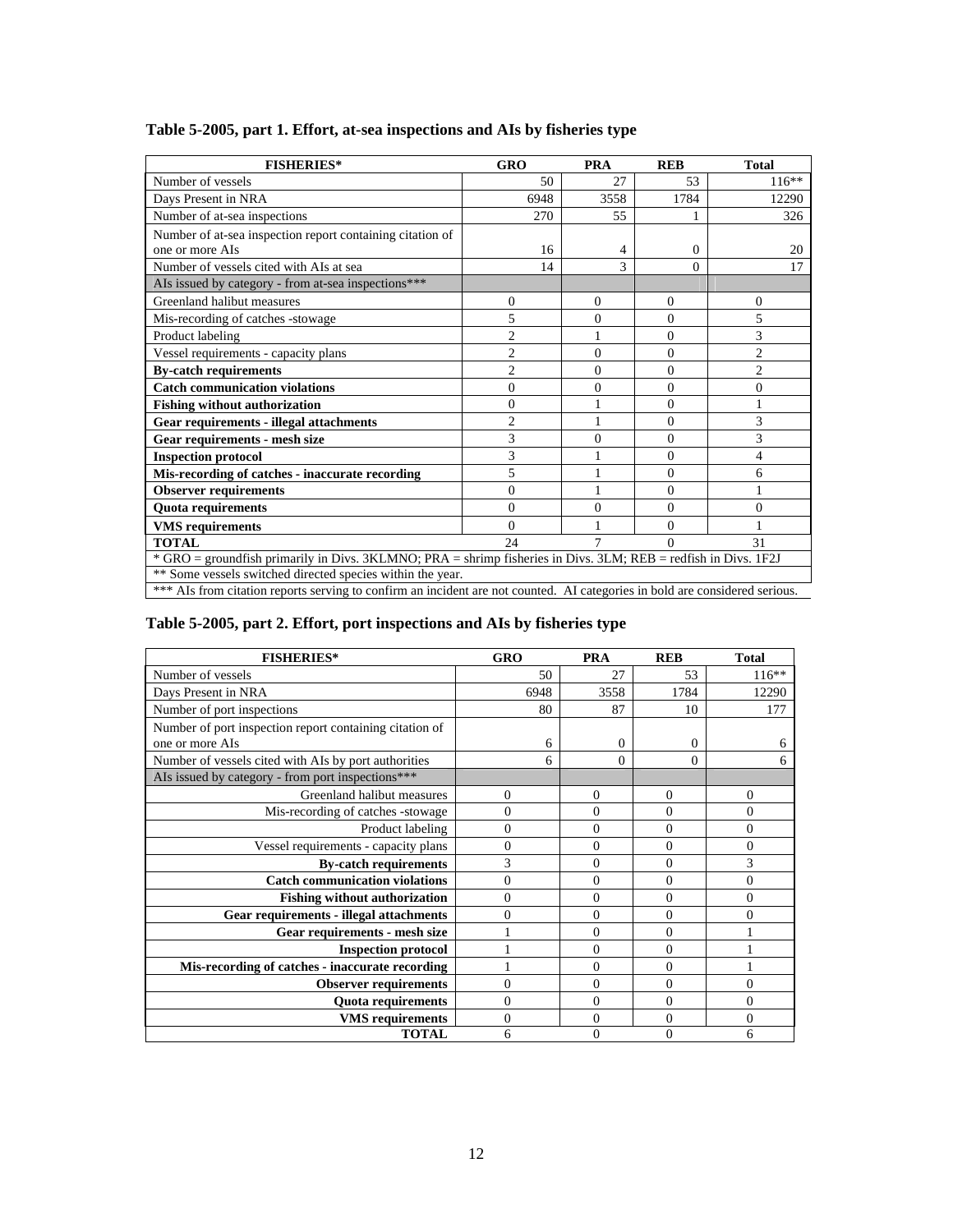| <b>FISHERIES*</b>                                                            | GRO            | <b>PRA</b>     | <b>REB</b>     | <b>Total</b>   |
|------------------------------------------------------------------------------|----------------|----------------|----------------|----------------|
| Number of vessels                                                            | 45             | 21             | 42             | 92**           |
| Days Present in NRA                                                          | 5908           | 1776           | 979            | 8663           |
| Number of at-sea inspections                                                 | 277            | 76             | 8              | 361            |
| Number of at-sea inspection report containing citation of one<br>or more AIs | 11             | 5              | 2              | 18             |
| Number of vessels cited with AIs at sea                                      | 10             | 4              | $\mathfrak{D}$ | 16             |
| Als issued by category - from at-sea inspections***                          |                |                |                |                |
| Greenland halibut measures                                                   | $\mathbf{0}$   | $\Omega$       | $\Omega$       | $\Omega$       |
| Mis-recording of catches -stowage                                            | 5              |                | $\theta$       | 6              |
| Product labeling                                                             |                | $\mathfrak{D}$ | $\Omega$       | $\mathcal{E}$  |
| Vessel requirements - capacity plans                                         |                | $\Omega$       | $\theta$       |                |
| <b>By-catch requirements</b>                                                 | $\overline{c}$ | $\Omega$       | $\theta$       | $\overline{2}$ |
| <b>Catch communication violations</b>                                        | $\Omega$       | $\Omega$       | $\Omega$       | $\Omega$       |
| <b>Fishing without authorization</b>                                         | $\Omega$       | $\Omega$       | $\theta$       | $\Omega$       |
| Gear requirements - illegal attachments                                      | $\overline{c}$ | $\mathfrak{D}$ |                | 5              |
| Gear requirements - mesh size                                                | $\Omega$       | $\overline{0}$ |                |                |
| <b>Inspection protocol</b>                                                   | $\Omega$       | 1              | $\Omega$       |                |
| Mis-recording of catches - inaccurate recording                              | 4              | $\Omega$       | $\Omega$       | 4              |
| <b>Observer requirements</b>                                                 | $\theta$       | $\Omega$       | $\theta$       | $\Omega$       |
| <b>Quota requirements</b>                                                    | $\Omega$       | $\Omega$       | $\Omega$       | $\Omega$       |
| <b>VMS</b> requirements                                                      | $\Omega$       | $\Omega$       | $\theta$       | $\Omega$       |
| <b>TOTAL</b>                                                                 | 15             | 6              | $\mathfrak{D}$ | 23             |

## **Table 5-2006, part 1. Effort, at-sea inspections and AIs by fisheries type**

\* GRO = groundfish primarily in Divs. 3KLMNO; PRA = shrimp fisheries in Divs. 3LM; REB = redfish in Divs. 1F2J

\*\* Some vessels switched directed species within the year.

\*\*\* AIs from citation reports serving to confirm an incident are not counted. AI categories in bold are considered serious.

## **Table 5-2006, part 2. Effort, port inspections and AIs by fisheries type**

| <b>FISHERIES*</b>                                                          | GRO            | <b>PRA</b> | <b>REB</b>     | <b>Total</b>   |
|----------------------------------------------------------------------------|----------------|------------|----------------|----------------|
| Number of vessels                                                          | 45             | 21         | 42             | $92**$         |
| Days Present in NRA                                                        | 5908           | 1776       | 979            | 8663           |
| Number of port inspections                                                 | 76             | 56         | 19             | 151            |
| Number of port inspection report containing citation of one<br>or more AIs | 10             | $\Omega$   | $\Omega$       | 10             |
| Number of vessels cited with AIs by port authorities                       | 10             | $\Omega$   | 0              | 10             |
| AIs issued by category - from port inspections***                          |                |            |                |                |
| Greenland halibut measures                                                 | $\mathbf{0}$   | $\Omega$   | $\mathbf{0}$   | 0              |
| Mis-recording of catches -stowage                                          | $\theta$       | $\Omega$   | $\Omega$       | $\theta$       |
| Product labeling                                                           | 4              | $\Omega$   | $\Omega$       | 4              |
| Vessel requirements - capacity plans                                       | $\Omega$       | $\Omega$   | $\Omega$       | $\theta$       |
| <b>By-catch requirements</b>                                               | $\overline{c}$ | $\Omega$   | $\Omega$       | $\overline{c}$ |
| <b>Catch communication violations</b>                                      |                | $\Omega$   | $\Omega$       |                |
| <b>Fishing without authorization</b>                                       | $\theta$       | $\Omega$   | $\Omega$       | $\Omega$       |
| <b>Gear requirements - illegal attachments</b>                             | $\theta$       | $\Omega$   | $\Omega$       | $\theta$       |
| Gear requirements - mesh size                                              | $\Omega$       | $\Omega$   | $\Omega$       | $\theta$       |
| <b>Inspection protocol</b>                                                 | $\theta$       | $\Omega$   | $\Omega$       | $\theta$       |
| Mis-recording of catches - inaccurate recording                            | 6              | $\Omega$   | $\Omega$       | 6              |
| <b>Observer requirements</b>                                               | $\theta$       | $\Omega$   | $\Omega$       | 0              |
| <b>Quota requirements</b>                                                  |                | $\Omega$   | $\Omega$       |                |
| <b>VMS</b> requirements                                                    | $\Omega$       | $\Omega$   | $\mathbf{0}$   | $\theta$       |
| <b>TOTAL</b>                                                               | 14             | $\Omega$   | $\overline{0}$ | 14             |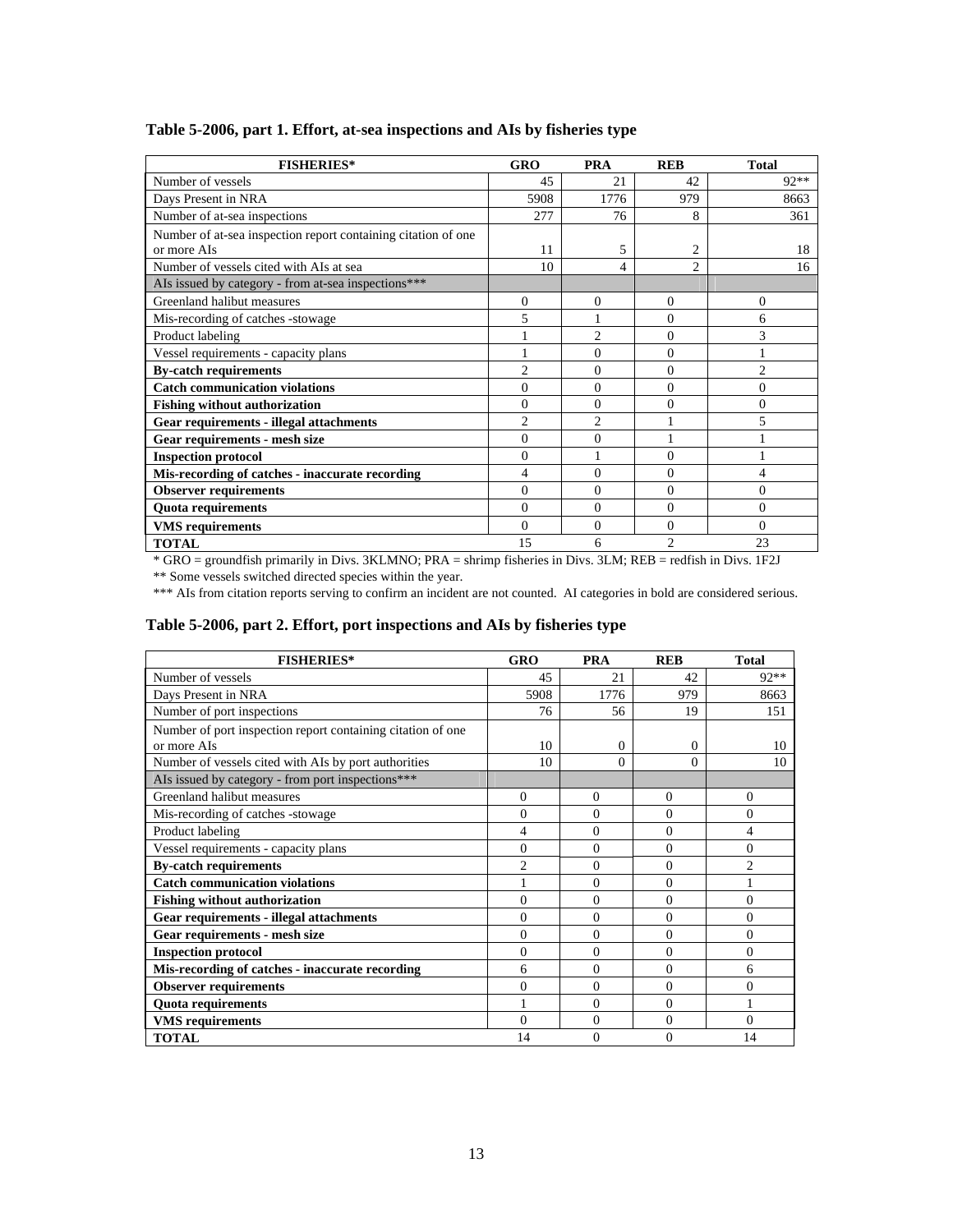| <b>FISHERIES*</b>                                             | <b>GRO</b>     | <b>PRA</b>     | <b>REB</b> | <b>Total</b>                |
|---------------------------------------------------------------|----------------|----------------|------------|-----------------------------|
| Number of vessels                                             | 45             | 14             | 20         | $76***$                     |
| Days Present in NRA                                           | 4158           | 1948           | 488        | 6594                        |
| Number of at-sea inspections                                  | 202            | 81             | 11         | 294                         |
| Number of at-sea inspection report containing citation of one |                |                |            |                             |
| or more AIs                                                   | 4              | 5              | 4          | 13                          |
| Number of vessels cited with AIs at sea                       | 4              | 5              | 4          | 13                          |
| AIs issued by category - from at-sea inspections***           |                |                |            |                             |
| Greenland halibut measures                                    | $\Omega$       | $\Omega$       | $\theta$   | $\theta$                    |
| Mis-recording of catches -stowage                             | 3              |                | 0          |                             |
| Product labeling                                              | $\theta$       |                | 0          |                             |
| Vessel requirements - capacity plans                          | $\theta$       | $\overline{c}$ | 4          | 6                           |
| <b>By-catch requirements</b>                                  | $\Omega$       | 0              | $\Omega$   | $\Omega$                    |
| <b>Catch communication violations</b>                         | $\theta$       | $\Omega$       | $\Omega$   | $\Omega$                    |
| <b>Fishing without authorization</b>                          | $\theta$       | $\theta$       | 0          | 0                           |
| <b>Gear requirements - illegal attachments</b>                | $\Omega$       |                |            | $\mathcal{D}_{\mathcal{A}}$ |
| Gear requirements - mesh size                                 | $\theta$       | $\theta$       | $\theta$   | $\theta$                    |
| <b>Inspection protocol</b>                                    | $\Omega$       | $\Omega$       | 0          | $\theta$                    |
| Mis-recording of catches - inaccurate recording               | $\overline{c}$ | $\Omega$       | $\Omega$   | $\mathfrak{D}$              |
| <b>Observer requirements</b>                                  | $\Omega$       | 0              | 0          | $\Omega$                    |
| <b>Quota requirements</b>                                     | $\Omega$       | $\Omega$       | $\theta$   | $\Omega$                    |
| <b>VMS</b> requirements                                       | $\theta$       | $\theta$       | $\theta$   | $\Omega$                    |
| <b>TOTAL</b>                                                  | 5              | 5              | 5          | 15                          |

## **Table 5-2007, part 1. Effort, at-sea inspections and AIs by fisheries type**

\* GRO = groundfish primarily in Divs. 3KLMNO; PRA = shrimp fisheries in Divs. 3LM; REB = redfish in Divs. 1F2J

\*\* Some vessels switched directed species within the year.

\*\*\* AIs from citation reports serving to confirm an incident are not counted. AI categories in bold are considered serious.

## **Table 5-2007, part 2. Effort, port inspections and AIs by fisheries type**

| <b>FISHERIES*</b>                                                          | GRO      | <b>PRA</b> | <b>REB</b>     | <b>Total</b> |
|----------------------------------------------------------------------------|----------|------------|----------------|--------------|
| Number of vessels                                                          | 45       | 14         | 20             | $76***$      |
| Days Present in NRA                                                        | 4158     | 1948       | 488            | 6594         |
| Number of port inspections                                                 | 67       | 51         |                | 125          |
| Number of port inspection report containing citation of one<br>or more AIs | 19       | $\theta$   | 0              | 19           |
| Number of vessels cited with AIs by port authorities                       | 16       | 0          | 0              | 16           |
| AIs issued by category - from port inspections***                          |          |            |                |              |
| Greenland halibut measures                                                 |          | $\Omega$   | $\Omega$       |              |
| Mis-recording of catches -stowage                                          | $\theta$ | $\Omega$   | $\Omega$       | $\theta$     |
| Product labeling                                                           | 3        | $\Omega$   | $\Omega$       | 3            |
| Vessel requirements - capacity plans                                       | $\Omega$ | $\Omega$   | $\Omega$       | $\theta$     |
| <b>By-catch requirements</b>                                               | 3        | $\Omega$   | $\Omega$       | 3            |
| <b>Catch communication violations</b>                                      | 4        | $\Omega$   | $\Omega$       | 4            |
| <b>Fishing without authorization</b>                                       | $\theta$ | $\Omega$   | $\mathbf{0}$   | $\theta$     |
| <b>Gear requirements - illegal attachments</b>                             | $\theta$ | $\Omega$   | $\Omega$       | $\theta$     |
| Gear requirements - mesh size                                              | $\theta$ | $\Omega$   | $\theta$       | $\theta$     |
| <b>Inspection protocol</b>                                                 | $\Omega$ | $\Omega$   | $\mathbf{0}$   | $\Omega$     |
| Mis-recording of catches - inaccurate recording                            | 16       | $\theta$   | $\Omega$       | 16           |
| <b>Observer requirements</b>                                               | $\Omega$ | $\Omega$   | $\theta$       | 0            |
| <b>Quota requirements</b>                                                  | $\Omega$ | $\Omega$   | $\Omega$       | $\theta$     |
| <b>VMS</b> requirements                                                    | $\theta$ | $\Omega$   | $\Omega$       | $\Omega$     |
| <b>TOTAL</b>                                                               | 27       | $\Omega$   | $\overline{0}$ | 27           |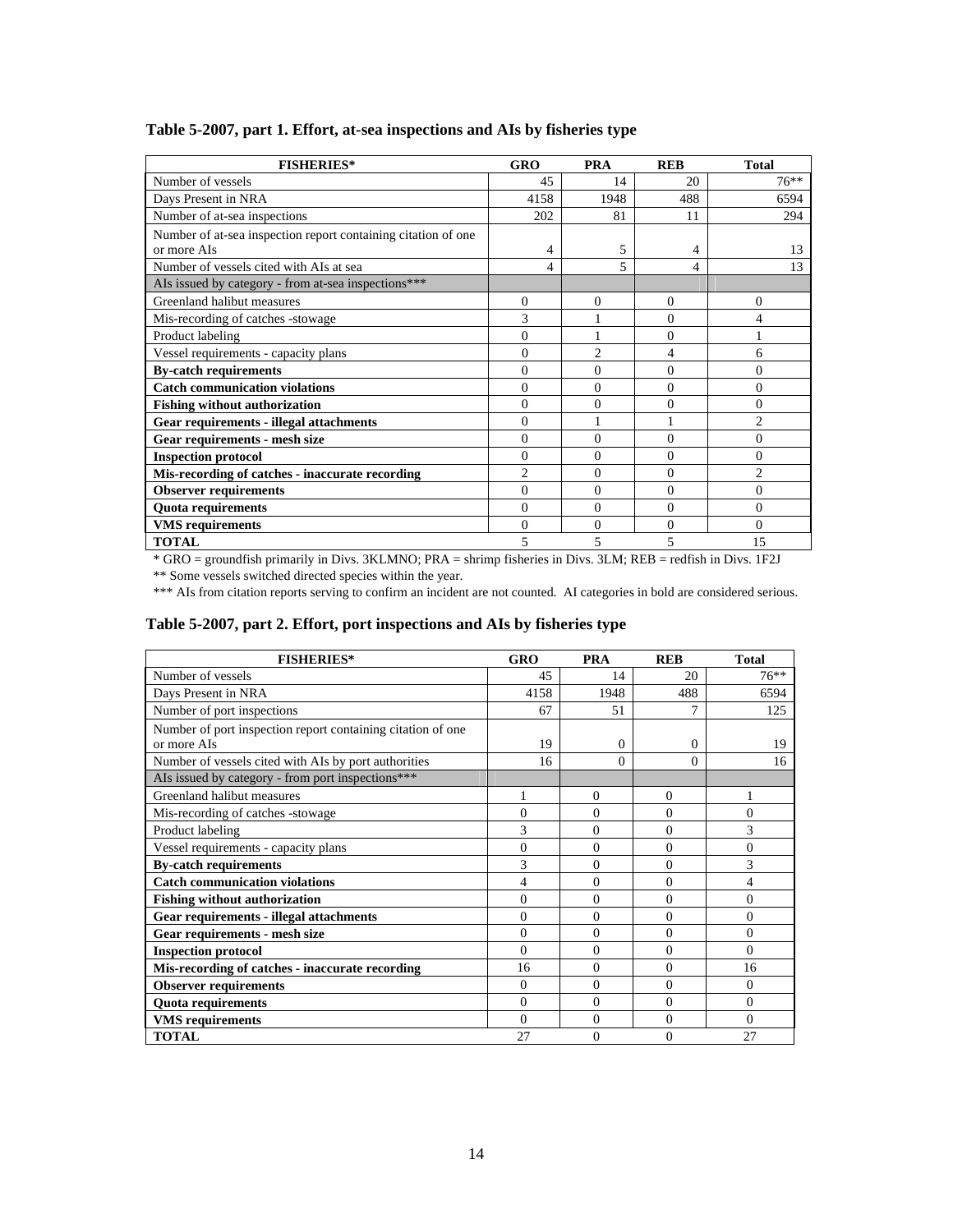## **Table 5-2008, part 1. Effort, at-sea inspections and AIs by fisheries type**

| <b>FISHERIES*</b>                                                         | <b>GRO</b>  | <b>PRA</b>      | <b>REB</b> | Total    |
|---------------------------------------------------------------------------|-------------|-----------------|------------|----------|
| Number of vessels                                                         | 38          | 13 <sup>1</sup> | 10I        | $60**$   |
| Days Present in NRA                                                       | 3302        | 1551            | 201        | 5054     |
| Number of at-sea inspections                                              | 176         | 62              |            | 245      |
| Number of at-sea inspection report containing citation of one or more Als |             |                 |            | 5        |
| Number of vessels cited with Als at sea                                   |             | $\mathbf{3}$    | $\Omega$   | 5        |
| Als issued by category - from at-sea inspections***                       |             |                 |            |          |
| Greenland halibut measures                                                | 0           | 0               | 0          | 0        |
| Mis-recording of catches -stowage                                         |             |                 | 0          | 2        |
| Product labelling                                                         |             | 0               | $\Omega$   |          |
| Vessel requirements - capacity plans                                      | $\Omega$    | 3               | $\Omega$   | 3        |
| <b>By-catch requirements</b>                                              |             | 0               | $\Omega$   |          |
| <b>Catch communication violations</b>                                     | $\mathbf 0$ | $\Omega$        | $\Omega$   | $\Omega$ |
| <b>Fishing without authorization</b>                                      | $\mathbf 0$ | $\Omega$        | $\Omega$   | 0        |
| Gear requirements - illegal attachments                                   | 0           | $\Omega$        | $\Omega$   | 0        |
| Gear requirements - mesh size                                             | 0           | 0               | 0          | $\Omega$ |
| Inspection protocol                                                       | 0           | $\Omega$        | $\Omega$   | $\Omega$ |
| Mis-recording of catches - inaccurate recording                           | $\mathbf 0$ | $\Omega$        | $\Omega$   | $\Omega$ |
| Observer requirements                                                     | 0           | 0               | $\Omega$   | $\Omega$ |
| Quota requirements                                                        | 0           | 0               | $\Omega$   | 0        |
| <b>VMS requirements</b>                                                   | 0           | 0               | $\Omega$   | 0        |
| <b>TOTAL</b>                                                              | 3           | 4               | $\Omega$   |          |

\* GRO = groundfish primarily in Divs. 3KLMNO; PRA = shrimp fisheries in Divs. 3LM; REB = redfish in Divs. 1F2J

\*\* Some vessels switched directed species within the year.

\*\*\* Als from citation reports serving to confirm an incident are not counted.

AI categories in bold are considered serious.

### **Table 5-2008, part 2. Effort, port inspections and AIs by fisheries type**

| <b>FISHERIES*</b>                                                       | <b>GRO</b>     | <b>PRA</b>      | <b>REB</b>      | <b>Total</b>   |
|-------------------------------------------------------------------------|----------------|-----------------|-----------------|----------------|
| Number of vessels                                                       | 38             | 13 <sub>l</sub> | 10 <sup>1</sup> | $60**$         |
| Days Present in NRA                                                     | 3302           | 1551            | 201             | 5054           |
| Number of port inspections                                              | 70             | 60              |                 | 132            |
| Number of port inspection report containing citation of one or more Als | 31             | O               |                 | 3              |
| Number of vessels cited with Als by port authorities                    | $\overline{2}$ |                 |                 | $\overline{2}$ |
| Als issued by category - from port inspections***                       |                |                 |                 |                |
| Greenland halibut measures                                              | $\Omega$       | 0               | $\Omega$        | $\Omega$       |
| Mis-recording of catches -stowage                                       | 0              | 0               | 0               | 0              |
| Product labelling                                                       |                | 0               | 0               |                |
| Vessel requirements - capacity plans                                    | $\Omega$       | $\Omega$        | 0               | 0              |
| <b>By-catch requirements</b>                                            | $\Omega$       | $\Omega$        | 0               | 0              |
| <b>Catch communication violations</b>                                   | $\Omega$       | 0               | 0               | 0              |
| <b>Fishing without authorization</b>                                    | $\Omega$       | $\Omega$        | 0               | O              |
| Gear requirements - illegal attachments                                 | $\Omega$       | $\Omega$        | 0               | 0              |
| Gear requirements - mesh size                                           | $\Omega$       | 0               | 0               | 0              |
| Inspection protocol                                                     | $\Omega$       | 0               | 0               | O              |
| Mis-recording of catches - inaccurate recording                         | $\overline{2}$ | 0               | $\Omega$        | 2              |
| Observer requirements                                                   | $\Omega$       | 0               | 0               | 0              |
| Quota requirements                                                      | $\Omega$       | $\Omega$        | 0               | 0              |
| <b>VMS requirements</b>                                                 | 0              | 0               | 0               | 0              |
| <b>TOTAL</b>                                                            | 3              | 0               |                 | 3              |

\* GRO = groundfish primarily in Divs. 3KLMNO; PRA = shrimp fisheries in Divs. 3LM; REB = redfish in Divs. 1F2J

\*\* Some vessels switched directed species within the year.

\*\*\* Als from citation reports serving to confirm an incident are not counted.

AI categories in bold are considered serious.